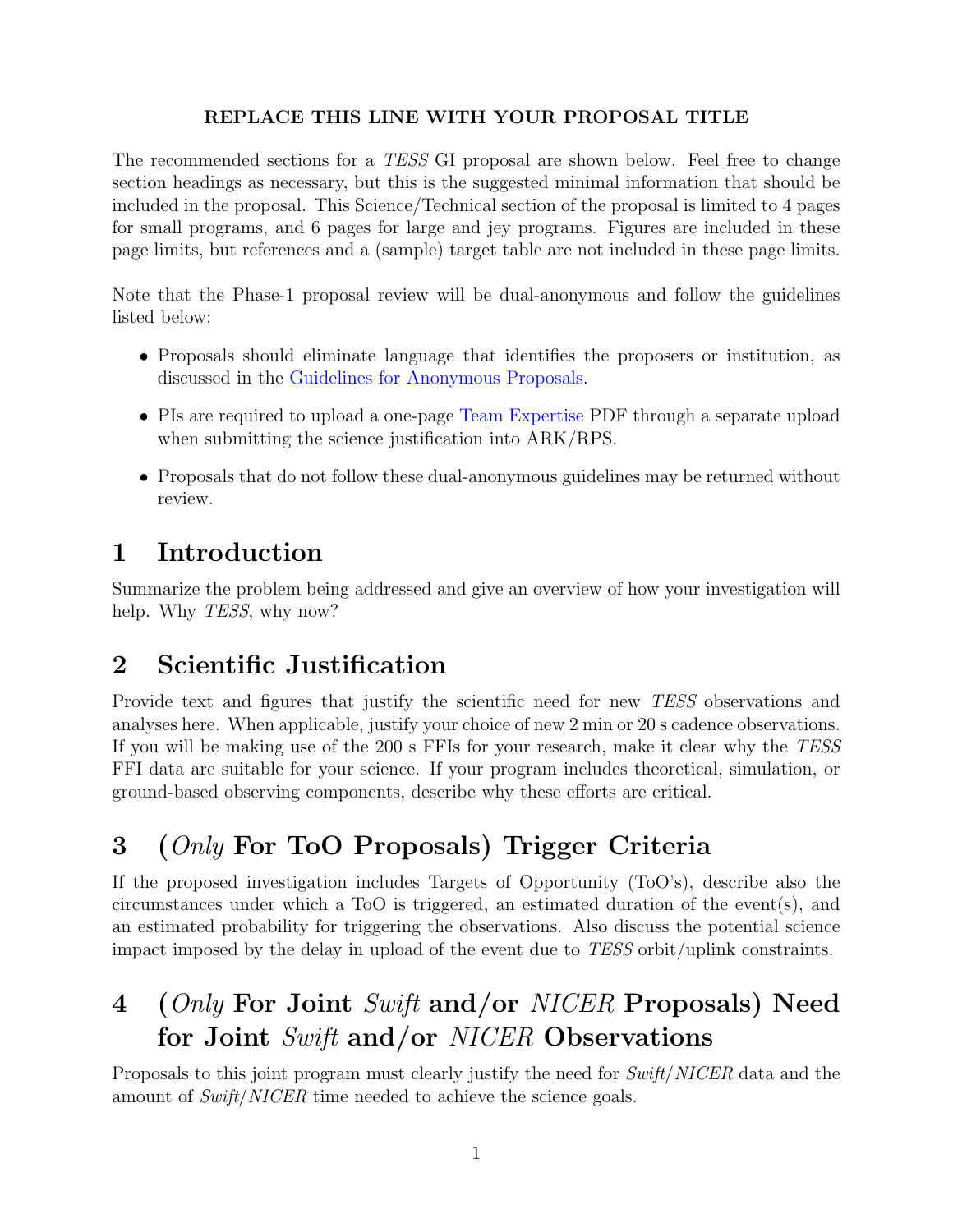These proposals must also present a defined plan for analysis of both the TESS and  $Swift/$ NICER data.

Note that TESS GI funding is available to successful U.S.-based investigators who request Swift and/or NICER observing time through the TESS GI process. No funds will be awarded from the Swift and/or NICER project for joint investigations proposed to this TESS program element.

#### 5 Analysis Plan

Discuss how you plan to analyze the *TESS* data (or for ground-based observing programs, the data collected). This includes the development of software tools.

### 6 Technical Feasibility

Provide text and figures showing that the proposed TESS investigations are feasible; consider the TESS survey strategy, target observability, and required signal-to-noise, etc. The TESS Science Support Center [\(TSSC\)](https://heasarc.gsfc.nasa.gov/docs/tess/) makes several tools available to help estimate these quantities. For ground-based observing focused programs, a description of the resources that will be used should be described here.

## 7 Expected Impact

Summarize the expected science return of the proposed investigations and the expected benefit to the community, including new data products and software tools to be made publicly available.

### 8 Work Plan

Provide a brief (minimum 1 paragraph) anonymous work plan that provides details on how the proposed effort will be carried out, including the allocation of effort amongst investigators. For example: "Co-I  $\#1$  will extract the light curves. The PI will mentor a graduate student to model the light curves. Co-I  $\#2$  will lead the collection of ground-based observations."

All proposals requesting funds must also provide upon submission a bottom-line proposed budget number in the provided field of the ARK submission form; this number should not be included in the body of the proposal.

#### 9 References

List of references. References are **not** included when considering the proposal page limit. References in the text should be in the number format, and in the references list as:

[1] Person A, Person B, Person C, et al., 2016, ApJ 200, 231, 2